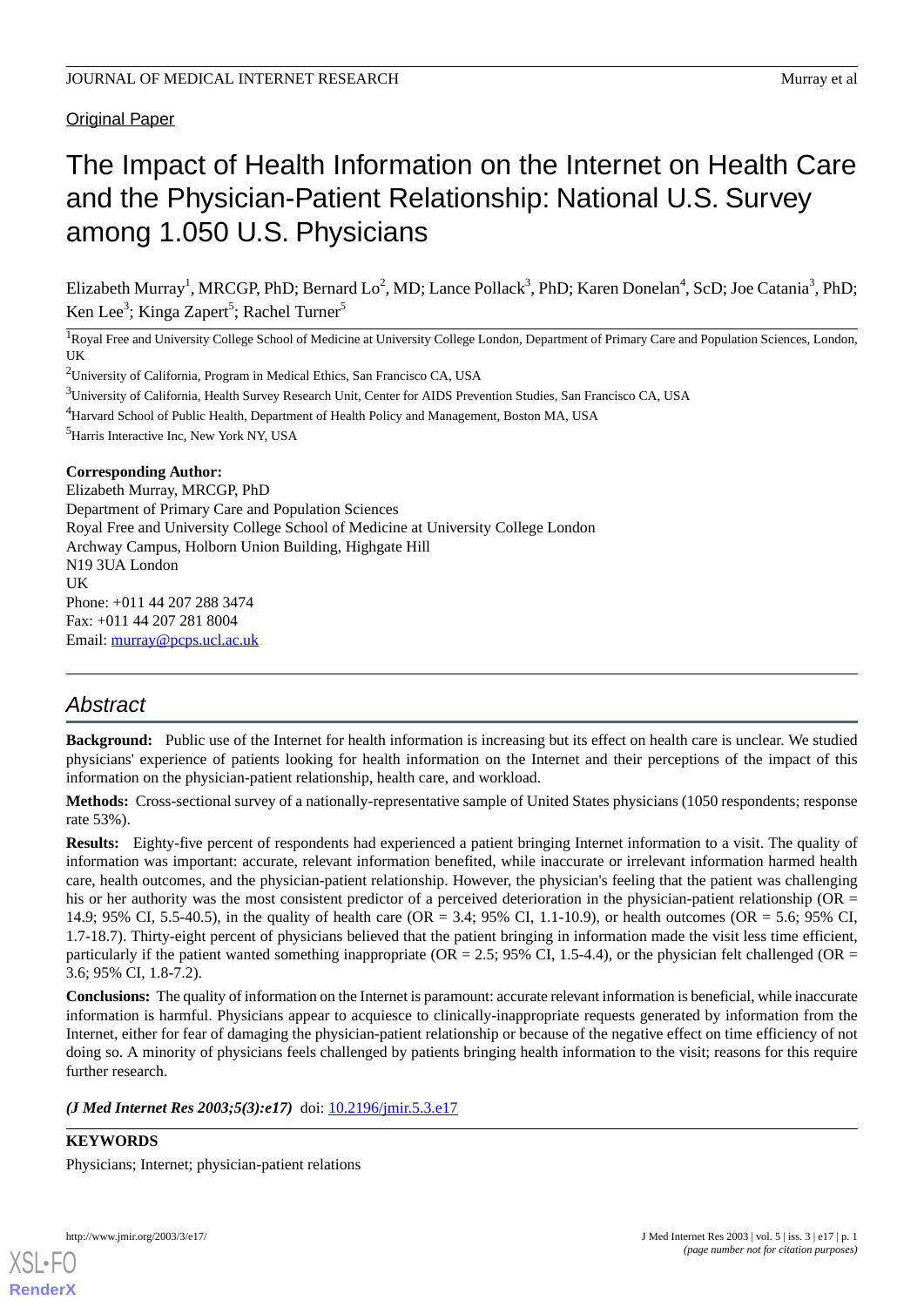# *Introduction*

An increasing proportion of the public is using the Internet for health information [[1\]](#page-9-0). This is expected to have a "profound effect on medicine" [\[2](#page-10-0)], but it is unclear whether this effect will be beneficial or harmful. The advantages of the Internet as a source of health information include convenient access to a massive volume of information, ease of updating information, and the potential for interactive formats that promote understanding and retention of information. Health information on the Internet may make patients better informed, leading to better health outcomes, more appropriate use of health service resources, and a stronger physician-patient relationship [[2\]](#page-10-0). However, health information on the Internet may be misleading or misinterpreted, compromising health behaviors and health outcomes, or resulting in inappropriate requests for clinical interventions [[3\]](#page-10-1). Physicians may accede to inappropriate requests, either because refusal is time consuming, or because they fear refusal would weaken the physician-patient relationship [[4](#page-10-2)[,5](#page-10-3)]. Responding to inappropriate patient requests may be particularly difficult in managed care, where patients may believe that physician refusals may be motivated by the need to control costs [[6](#page-10-4)]. Some physicians may have difficulty adjusting to a more-equal role with patients [[7\]](#page-10-5) or may experience conflict with more-assertive patients [[8\]](#page-10-6). There is little information on physicians' experience with patients who have sought health information on the Internet.

We surveyed a nationally-representative sample of physicians about their experience with patients bringing health information from the Internet to office visits. Our aims were to determine physicians' perceptions of the effects of patients bringing health information from the Internet on the physician-patient relationship; time efficiency of the visit; quality of care received by the patient; and patient's health outcomes.

# *Methods*

#### **Sample**

Two thousand physicians were randomly selected from the national list of physicians provided by the Medical Marketing Service, Inc (MMS). The Medical Marketing Service list is based on the national database of the American Medical Association (AMA) which includes both members and nonmembers of the American Medical Association, and is updated weekly. The American Medical Association database contains over 650000 physicians, and is the most-complete list of physicians available in the United States. Physicians who currently spent over 20 hours a week on direct patient care were included in the survey. The sample was stratified by specialty: primary care, medical specialty, or surgical specialty. Primary care included family practice, general practice, internal medicine, and pediatrics. Ob-Gyn was classified as a surgical specialty.

### **Questionnaire**

The questionnaire was developed following literature review and focus-group discussions. It was pretested to ensure that the

```
the United States or overseas.
```
# **Response Rate**

Data collection was undertaken between November 2000 and February 2001. The questionnaire was mailed to the selected physicians with a check for US \$35 as a token of appreciation for completing the questionnaire. Up to 3 reminders were sent and additional telephone contact made with nonresponders. Of the original 2000 physicians sent the survey, 38 were ineligible because they were deceased, retired, or no longer in practice; and 1050 physicians completed the questionnaire (response rate 53%). Of these, 515 received the Internet version of the questionnaire, and 535 the direct-to-consumer advertising version.

instrument was easy to complete, all areas of interest were covered, and no questions were ambiguous. It consisted of closed-end questions, took approximately 12 minutes to complete, and was in 3 parts. The entire sample received Part 1 of the questionnaire, which elicited general information about views on health information on the Internet and direct-to-consumer advertising (DTCA). Questions included general views on accuracy and effects of such information, and personal use of the Internet at work. Part 2 was sent to a random 50% of the sample, and requested information about the last time a patient brought in information from the Internet. "Last-time" methodology was used to minimize recall bias. Areas explored were the relevance and accuracy of the information, physicians' perceptions of why the patient had brought the information, physicians' responses to the patient, and their views about the impact on health care, health outcomes, and the physician-patient relationship. The other 50% of the sample received a different Part 2, which explored these same areas but with regard to the last time a patient brought in information from direct-to-consumer advertising. The direct-to-consumer advertising data are presented elsewhere [[9\]](#page-10-7). Part 3 was received by the entire sample and obtained demographic and workload information: hours per week on face-to-face consultations, on other tasks related to patient care, and on administrative tasks; numbers of patients seen per week; practice income; proportions of patients on Medicaid, from minority groups, having household incomes of less than \$20000 per annum, and without health insurance; geographic setting of practice; age and racial origin of respondent. This was supplemented with information from the Medical Marketing Service database including specialty, year of graduation from medical school, geographic region (East, South, Midwest, West), whether hospital-based or office-based, and whether trained in

#### **Analysis**

Data were weighted to represent the national population of physicians in the Medical Marketing Service database who spend 20 or more hours per week on direct patient care, using the Medical Marketing Service variables mentioned above. As can be seen in [Table 1,](#page-2-0) there is little difference between weighted and unweighted data, confirming that respondents were representative of US (United States) physicians.

 $XS$  • FO **[RenderX](http://www.renderx.com/)**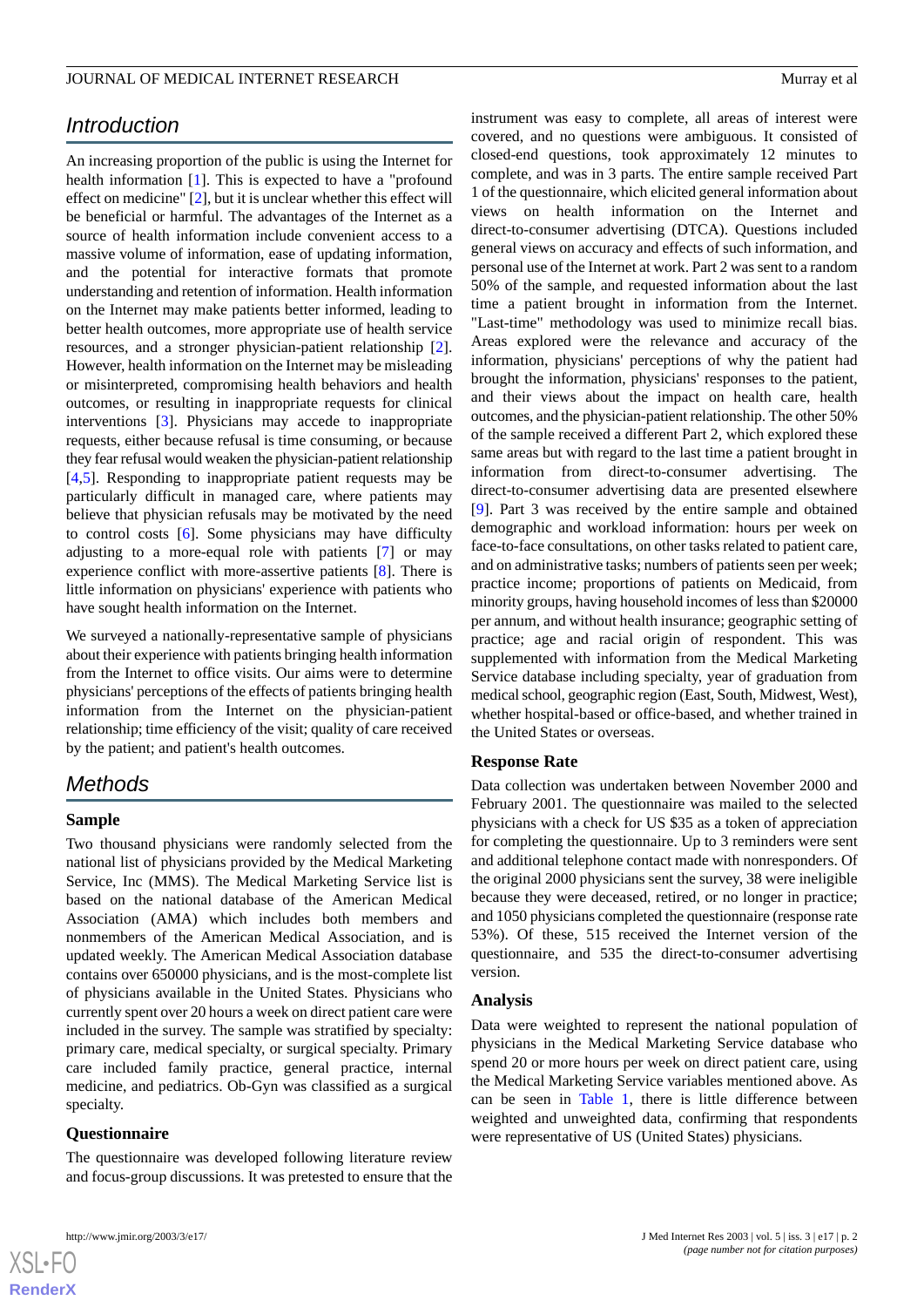<span id="page-2-0"></span>**Table 1.** Demographic, workload, and practice characteristics of respondents

| Demographic and practice characteristics                               | Unweighted No. (%) |                               |      | Weighted No. $(\% )$ |                             |        |
|------------------------------------------------------------------------|--------------------|-------------------------------|------|----------------------|-----------------------------|--------|
| Age                                                                    |                    |                               |      |                      |                             |        |
| $<39$                                                                  | 222(22)            |                               |      | 198 (20)             |                             |        |
| 40-49                                                                  | 360(36)            |                               |      | 363 (36)             |                             |        |
| 50-59                                                                  | 248 (25)           |                               |      | 248 (25)             |                             |        |
| $60+$                                                                  | 169(17)            |                               |      | 188 (19)             |                             |        |
| Gender                                                                 |                    |                               |      |                      |                             |        |
| Female                                                                 | 228 (22)           |                               |      | 223(22)              |                             |        |
| Male                                                                   | 808 (78)           |                               |      | 812 (78)             |                             |        |
| 1999 Income from practice                                              |                    |                               |      |                      |                             |        |
| \$100000 or less                                                       | 177(19)            |                               |      | 179 (19)             |                             |        |
| \$100001-\$150000                                                      | 298 (31)           |                               |      | 297 (31)             |                             |        |
| \$151001-\$200000                                                      | 194 (20)           |                               |      | 195 (20)             |                             |        |
| \$200001-\$250000                                                      | 128(13)            |                               |      | 126(13)              |                             |        |
| $$250001+$                                                             | 162(17)            |                               |      | 160(17)              |                             |        |
| Geographic setting                                                     |                    |                               |      |                      |                             |        |
| Urban                                                                  | 342 (34)           |                               |      | 346 (34)             |                             |        |
| Suburban                                                               | 334 (33)           |                               |      | 333 (33)             |                             |        |
| Small town                                                             | 275(27)            |                               |      | 273 (27)             |                             |        |
| Rural                                                                  | 67(7)              |                               |      | 66(7)                |                             |        |
| Geographic region                                                      |                    |                               |      |                      |                             |        |
| East                                                                   | 288 (27)           |                               |      | 298 (28)             |                             |        |
| South                                                                  | 316 (30)           |                               |      | 310 (30)             |                             |        |
| Midwest                                                                | 231 (22)           |                               |      | 230 (22)             |                             |        |
| West                                                                   | 215(21)            |                               |      | 213(20)              |                             |        |
| Type of medical specialty                                              |                    |                               |      |                      |                             |        |
| Primary care                                                           | 404 (39)           |                               |      | 406 (39)             |                             |        |
| Medical specialty                                                      | 350 (33)           |                               |      | 355 (34)             |                             |        |
| Surgical specialty                                                     | 296 (28)           |                               |      | 289 (28)             |                             |        |
| Office-based or Hospital-based                                         |                    |                               |      |                      |                             |        |
| Office-based                                                           | 942 (90)           |                               |      | 937 (89)             |                             |        |
| Hospital-based                                                         | 108(10)            |                               |      | 113(11)              |                             |        |
| Country of training                                                    |                    |                               |      |                      |                             |        |
| <b>United States</b>                                                   | 946 (90)           |                               |      | 937 (89)             |                             |        |
| Foreign                                                                | 104(10)            |                               |      | 113(11)              |                             |        |
| Respondents best estimate of the percentage of their patients who were |                    | <b>Unweighted Percentiles</b> |      |                      | <b>Weighted Percentiles</b> |        |
|                                                                        | 25th               | <b>50th</b>                   | 75th | 25th                 | 50th                        | 75th   |
| Uninsured                                                              | $\mathfrak{Z}$     | $\mathfrak s$                 | 13   | 3                    | 5                           | 13     |
| On Medicaid                                                            | 5                  | 10                            | 25   | 5                    | 10                          | 25     |
| From a minority group                                                  | 10                 | $20\,$                        | 40   | $10\,$               | $20\,$                      | 40     |
| Had an annual household income of \$20000 or less                      | $10\,$             | 15                            | 30   | 9                    | 15                          | $30\,$ |
| Respondents best estimate of:                                          |                    |                               |      |                      |                             |        |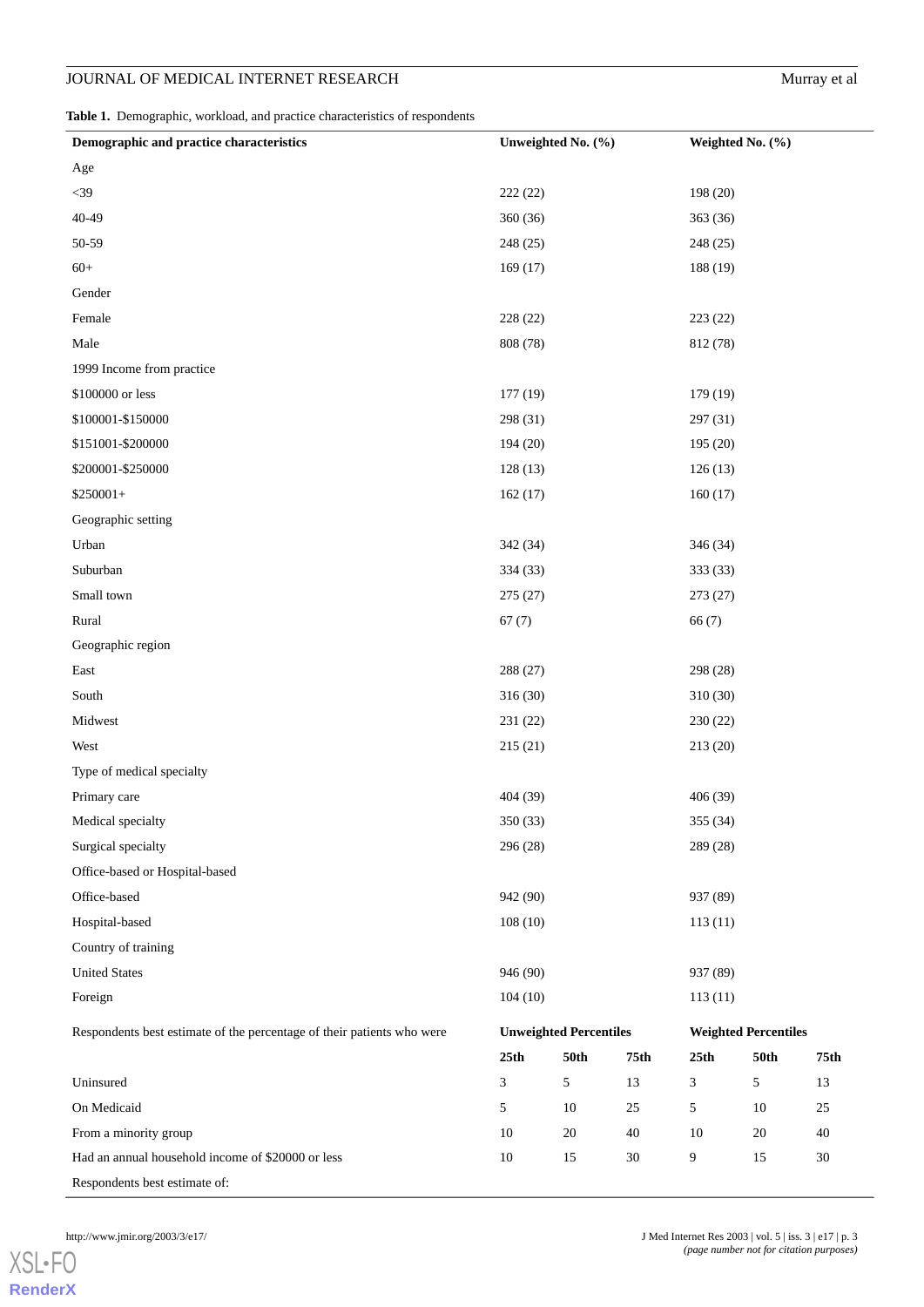#### JOURNAL OF MEDICAL INTERNET RESEARCH MURRAY ET ALL AND MUSIC SERVICE OF MURRAY ET ALL AND MUSIC SERVICE OF MUSIC

| Number of hours spent per week in face-to-face contact with patients |    | 40 |    | 40  |
|----------------------------------------------------------------------|----|----|----|-----|
| Number of patients seen per week                                     | 80 |    | 80 | 104 |

The analytic approach focused on evaluating univariate and multivariate relationships with 4 clinically-important outcomes — change in physician-patient relationship; time efficiency; quality of care; and patient health outcome — each of which was assessed on a 3-point scale (improved vs no difference vs worsened). All the demographic, workload, and practice variables listed in [Table 1](#page-2-0) were run against each of these 4 outcome variables. Univariate relationships were calculated using the chi-square statistic or Fisher exact test as appropriate. In addition, univariate relationships were also investigated for an intermediate outcome: whether or not the physician did what the patient requested (yes completely vs yes partially vs no), a variable which in turn is evaluated for its relationship with the 4 main outcome variables.

Although several of the workload and practice characteristics were assessed as continuous variables (eg, percentage of patients who were uninsured, average number of patients seen per week), most were highly skewed, so medians and interquartile ranges are reported for these data. These variables were split at the 75th percentile for analysis of univariate relationships to test for the influence of these factors. This split was chosen over a median split to maximize the opportunity for an effect to be visible.

Separately for each outcome variable, correlates with chi-square statistics achieving *P*< .20 were analyzed using a stepwise multiple-logistic regression procedure to determine the "most-important" correlates, where importance is defined solely by statistical criteria. Each analysis went through several iterations, with each new iteration employing successively more-stringent statistical criteria for inclusion in the model. Each iteration included consideration of a model yielded by a forward-stepwise procedure and a model yielded by a backward-stepwise procedure. Final models include all correlates with a significant ( $P < .05$ ) or near-significant ( $.05 <$ *P*<.10) likelihood ratio test while still achieving adequate fit, operationalized as *P*> .20 on the Hosmer-Lemeshow goodness-of-fit test.

As all data were weighted (except where specified), the appropriate procedures to correct *P* values and standard errors were undertaken. We used the SVYTAB procedure in STATA to obtain the Rao and Scott F-test *P*-values [\[10](#page-10-8)], and the SVYLOGIT procedure in STATA to obtain corrected standard errors for parameter estimates.

# *Results*

# **Demographic and Other Characteristics of the Sample**

The characteristics of the respondents before and after weighting are presented in [Table 1](#page-2-0). Weighting made only minimal difference to the characteristics of the sample, confirming that respondents were representative of US physicians. From this point on, all data presented are weighted.

### **Personal Use of the Internet**

Sixty-one percent (n =  $639$ ;  $95\%$  CI,  $58\%$ -64%) of all respondents used the Internet in their own practice. In this group, the most-frequent uses were to obtain scientific information such as articles or guidelines (88%; 95% CI, 86%-91%) or to e-mail colleagues (63%; 95% CI, 59%-67%). Obtaining clinical information about patients, such as lab results (28%; 95% CI, 25%-32%), and e-mailing patients (16%; 95% CI, 13%-18%) were much less common uses of the Internet by physicians.

#### **Views About Health Information on the Internet.**

Overall, respondents were positive about the recent increase in health information on the Internet, with 75% (95% CI, 72%-77%) of the total sample thinking that it was a good or very-good thing. Only 15% (95% CI, 13%-17%) believed that it was a bad thing, and the remainder were neutral. Similarly, most physicians (77%; 95% CI, 74%-79%) stated that they had encouraged patients to look for information, although only 35% (95% CI, 32%-38%) had referred patients to Web sites.

#### **Views About Patient Responses to the Internet**

Eighty-five percent (95% CI, 82%-87%) of all respondents had experienced an occasion when a patient brought information from the Internet to a visit. For most physicians this is still a relatively-rare event; 59% (95% CI, 56%-62%) of respondents stated that less than one fifth of their patients had done this. 87% (95% CI, 85%-89%) of physicians perceived their patients as being concerned about the quality of information on the Internet, and 84% (95% CI, 82%-86%) of respondents rated their patients as only fair or poor (rather than good, very good, or excellent) at appraising the quality of information on a Web site *.*

# **Results From Respondents Whose Patients Brought Health Information on the Internet to a Consultation**

# *Last Consultation With a Patient Who Had Brought in Information on the Internet*

A random subsample ( $n = 519$ ) was asked about the last time a patient had brought in health information on the Internet to a consultation and 430 reported that a patient had done so. The remaining data are from these 430 respondents.

# *Quality of Information*

Most respondents believed that the last time a patient had brought in health information from the Internet, the information had been very (18%; 95% CI, 15%-22%) or somewhat (64%; 95% CI, 59%-68%) relevant to that patient's problems and very (8%; 95% CI, 5%-11%) or somewhat (66%; 95% CI, 61%-71%) accurate.

# *Reasons for Bringing Information to the Visit and Response to Requests for Interventions*

Respondents perceived that the majority of these patients (90%; 95% CI, 87%-93%) had brought them the information because they wanted the physician's opinion on it. Physicians reported

```
XSL•FO
RenderX
```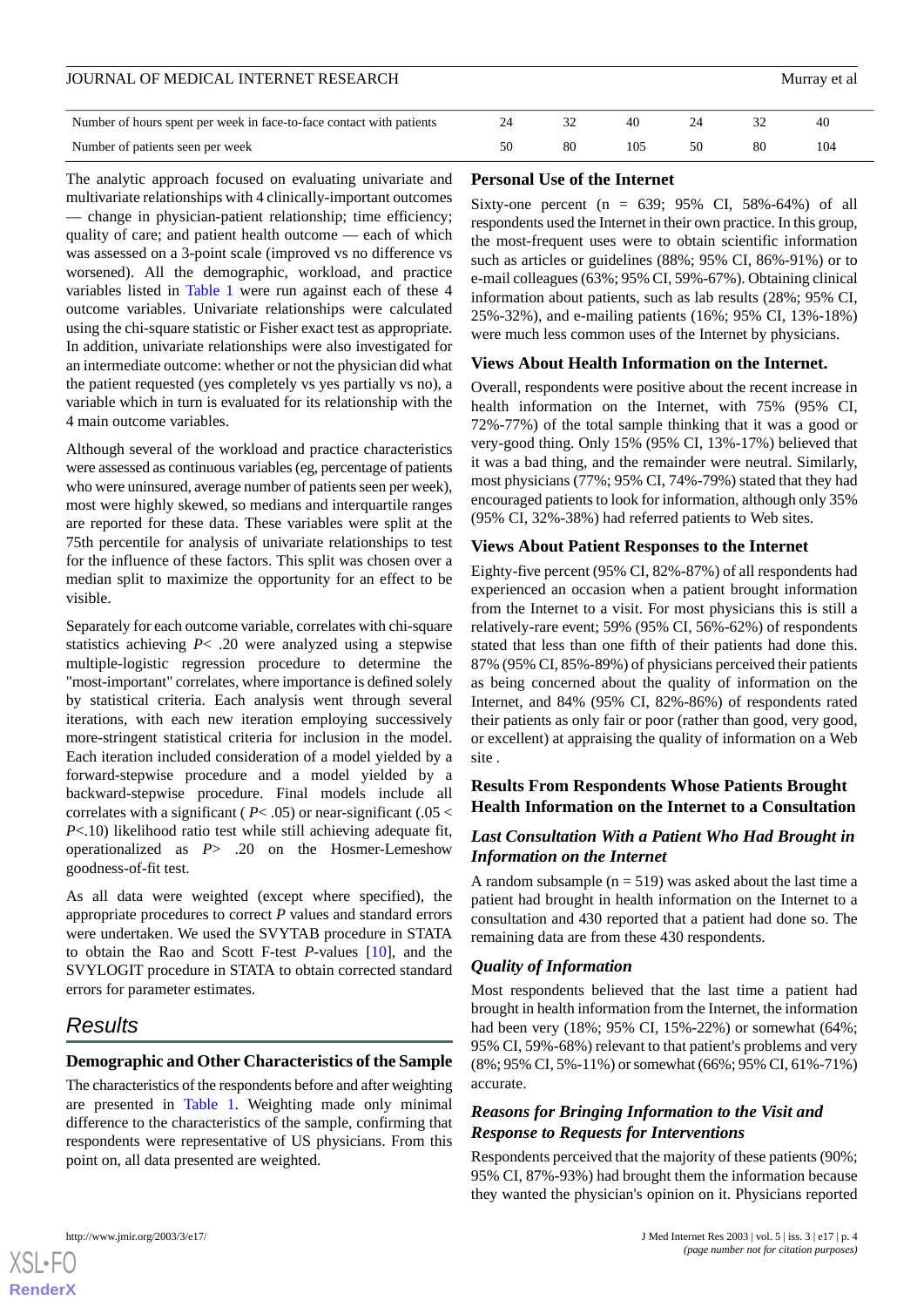that patients sometimes also wanted a change in medication (31%; 95% CI, 27%-36%), a test (26%; 95% CI, 22%-31%), or a referral to a specialist (13%; 95% CI, 10%-17%).

Physicians usually did what the patient wanted, either completely (23%; 95% CI, 19%-28%) or partially (59%; 95% CI, 54%-63%). Univariate associations are shown in [Table 2.](#page-4-0)

<span id="page-4-0"></span>

|                                                                                     | No. | Yes, completely<br>$\%$ | Yes, partially % | No $\%$ | $\boldsymbol{P}$ |
|-------------------------------------------------------------------------------------|-----|-------------------------|------------------|---------|------------------|
| Total                                                                               | 400 | 23                      | 59               | 18      |                  |
| Medical specialty                                                                   |     |                         |                  |         | .004             |
| Surgical specialty                                                                  | 112 | 29                      | 59               | 13      |                  |
| Primary care                                                                        | 152 | 21                      | 66               | 14      |                  |
| Medical specialty                                                                   | 136 | 22                      | 50               | 28      |                  |
| How relevant did you feel the information was to<br>the patient?                    |     |                         |                  |         | .002             |
| Very / somewhat relevant                                                            | 327 | 24                      | 61               | 15      |                  |
| Not very / not at all relevant                                                      | 73  | 19                      | 48               | 33      |                  |
| How accurate was the information?                                                   |     |                         |                  |         | .001<.001        |
| Very / Somewhat                                                                     | 291 | 27                      | 62               | 11      |                  |
| Not very / Not at all                                                               | 107 | 14                      | 48               | 38      |                  |
| : Patient wanted:                                                                   |     |                         |                  |         | .001<.001        |
| Test / Referral / Medication change                                                 | 184 | 9                       | 69               | 22      |                  |
| Your opinion only                                                                   | 206 | 37                      | 50               | 13      |                  |
| Did you think that the patient's request was not ap-<br>propriate for their health? |     |                         |                  |         | .001<.001        |
| Yes                                                                                 | 128 | $\overline{4}$          | 59               | 37      |                  |
| No                                                                                  | 273 | 32                      | 59               | 9       |                  |
| Did you have enough time to discuss the informa-<br>tion?                           |     |                         |                  |         | .001<.001        |
| Yes                                                                                 | 253 | 29                      | 53               | 17      |                  |
| No                                                                                  | 147 | 13                      | 68               | 19      |                  |
| Did you feel the patient was taking responsibility<br>for their health?             |     |                         |                  |         | .121             |
| Yes                                                                                 | 308 | 25                      | 59               | 16      |                  |
| No                                                                                  | 89  | 18                      | 57               | 24      |                  |
| Did you feel the patient was challenging your au-<br>thority?                       |     |                         |                  |         | .001<.001        |
| Yes                                                                                 | 69  | 6                       | 60               | 34      |                  |
| No                                                                                  | 329 | 27                      | 58               | 15      |                  |

On multivariate analysis, only 3 factors independently predicted not doing what the patient wanted. Thinking that the patient's request was not appropriate for their health was the most important factor (OR = 4.4; 95% CI, 2.4-8.0), followed by thinking the information that the patient brought in was not accurate ( $OR = 3.0$ ; 95% CI, 1.6-5.5) and the type of specialty the physician was in. Medical specialists were more likely than primary care physicians and surgical specialists not to do what the patient wanted (for medical specialist compared to primary

care physician  $OR = 2.8$ ; 95% CI, 1.4-5.5, and for medical specialist compared to surgical specialist  $OR = 2.0$ ; 95% CI, 1.02-4.1).

# *Effect on Physician-Patient Relationship*

Most physicians believed that the patient bringing information to the visit had had a beneficial (38%; 95% CI, 33%-43%) or neutral (54%; 95% CI, 49%-59%) effect on the physician-patient relationship. Univariate associations are shown in [Table 3.](#page-5-0)

**[RenderX](http://www.renderx.com/)**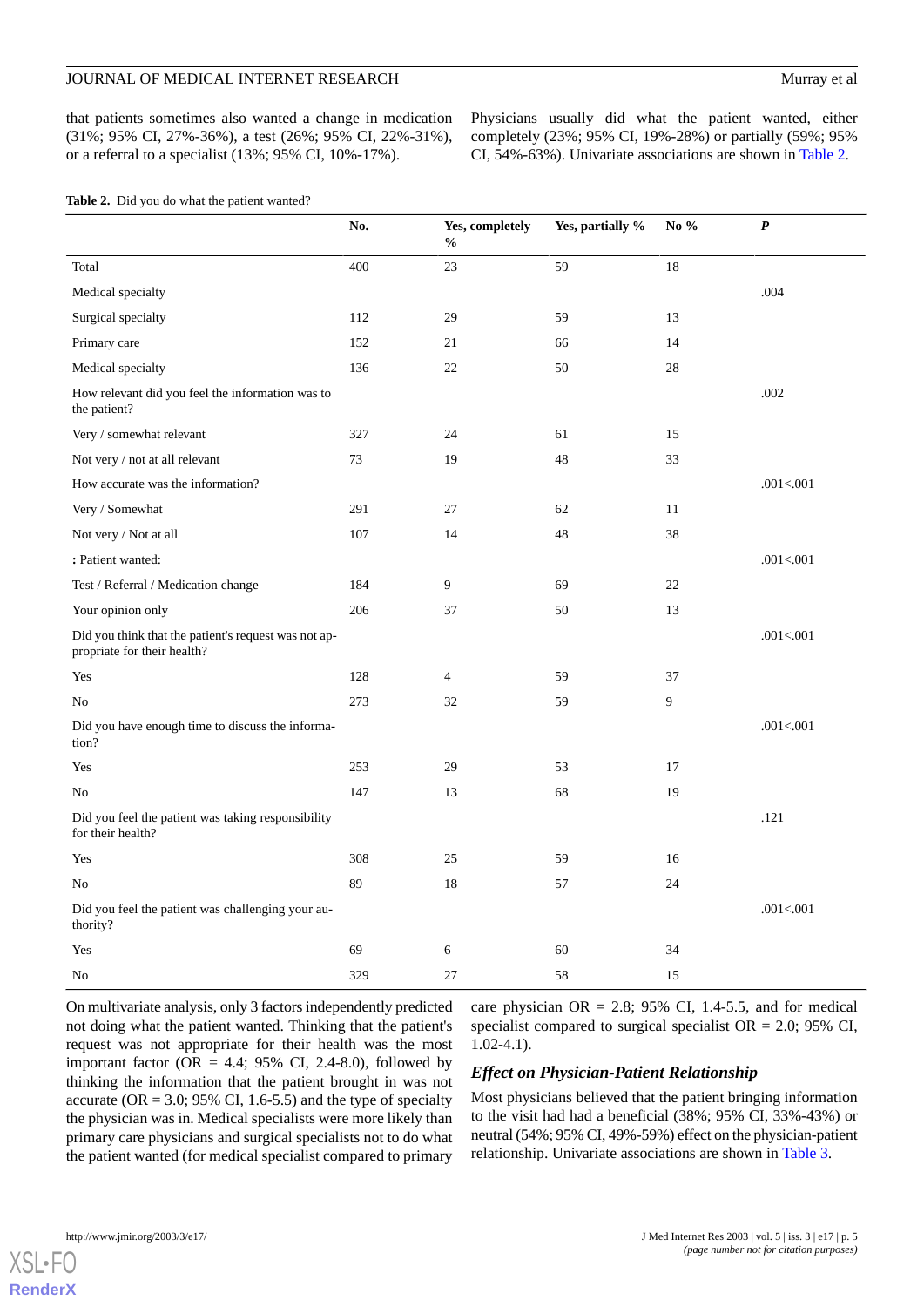<span id="page-5-0"></span>**Table 3.** Effect on the physician-patient relationship of the patient bringing information from the Internet

|                                                                                   | No. | Improved% | No difference% | Worsened%        | $\boldsymbol{P}$ |
|-----------------------------------------------------------------------------------|-----|-----------|----------------|------------------|------------------|
| Total                                                                             | 406 | 38        | 54             | $\,8\,$          |                  |
| How relevant did you feel the information was to<br>the patient?                  |     |           |                |                  | .001<.001        |
| Very / somewhat relevant                                                          | 331 | 44        | 51             | 5                |                  |
| Not very / not at all relevant                                                    | 74  | 11        | 66             | 23               |                  |
| How accurate was the information?                                                 |     |           |                |                  | .001<.001        |
| Very / Somewhat                                                                   | 298 | 44        | 52             | 5                |                  |
| Not very / Not at all                                                             | 106 | 22        | 59             | 19               |                  |
| Did the patient want:                                                             |     |           |                |                  | .001<.001        |
| Test / Referral / Medication change                                               | 183 | 36        | 50             | 14               |                  |
| Your opinion only                                                                 | 212 | 42        | 55             | 3                |                  |
| Did you do what the patient wanted?                                               |     |           |                |                  | .001<.001        |
| Yes, completely                                                                   | 94  | 53        | 47             | $\boldsymbol{0}$ |                  |
| Yes, partially                                                                    | 234 | 39        | 55             | 6                |                  |
| No                                                                                | 71  | 15        | 57             | 27               |                  |
| Did you think that the patient request was not ap-<br>propriate for their health? |     |           |                |                  | .001<.001        |
| Yes                                                                               | 126 | 27        | 48             | 25               |                  |
| No                                                                                | 280 | 43        | 56             | $\mathbf{1}$     |                  |
| Did you have enough time to discuss the informa-<br>tion?                         |     |           |                |                  | $.010$           |
| Yes                                                                               | 257 | 40        | 55             | 5                |                  |
| No                                                                                | 148 | 34        | 52             | 14               |                  |
| Did you feel the patient was taking responsibility<br>for their health?           |     |           |                |                  | .001<.001        |
| Yes                                                                               | 313 | 43        | 51             | 6                |                  |
| No                                                                                | 89  | 23        | 62             | 15               |                  |
| Did you feel the patient was challenging your au-<br>thority?                     |     |           |                |                  | .001<.001        |
| Yes                                                                               | 68  | 24        | 40             | 35               |                  |
| No                                                                                | 337 | 41        | 56             | 3                |                  |

Multivariate analysis yielded 4 factors that were independently associated with a worsening of the physician-patient relationship. The physician feeling that the patient was challenging their authority was the strongest predictor ( $OR =$ 14.9; 95% CI, 5.5-40.5) followed by the physician believing that the patient's request was not appropriate for their health  $(OR = 9.9; 95\% \text{ CI}, 2.7-36.4)$ . Not feeling that the patient was taking responsibility for their health was independently associated with a worsening of the physician-patient relationship

 $(OR = 4.6; 95\% \text{ CI}, 1.7-12.5)$ , as was not doing what the patient wanted (OR = 4.0; 95% CI, 1.7-9.7).

# *Effect on Time Efficiency*

Thirty-eight percent (95% CI, 34%-43%) of physicians believed that the effect of the patient bringing information to the consultation harmed their time efficiency while only 16% (95% CI, 13%-20%) believed that it had helped it. Univariate associations are shown in [Table 4](#page-6-0).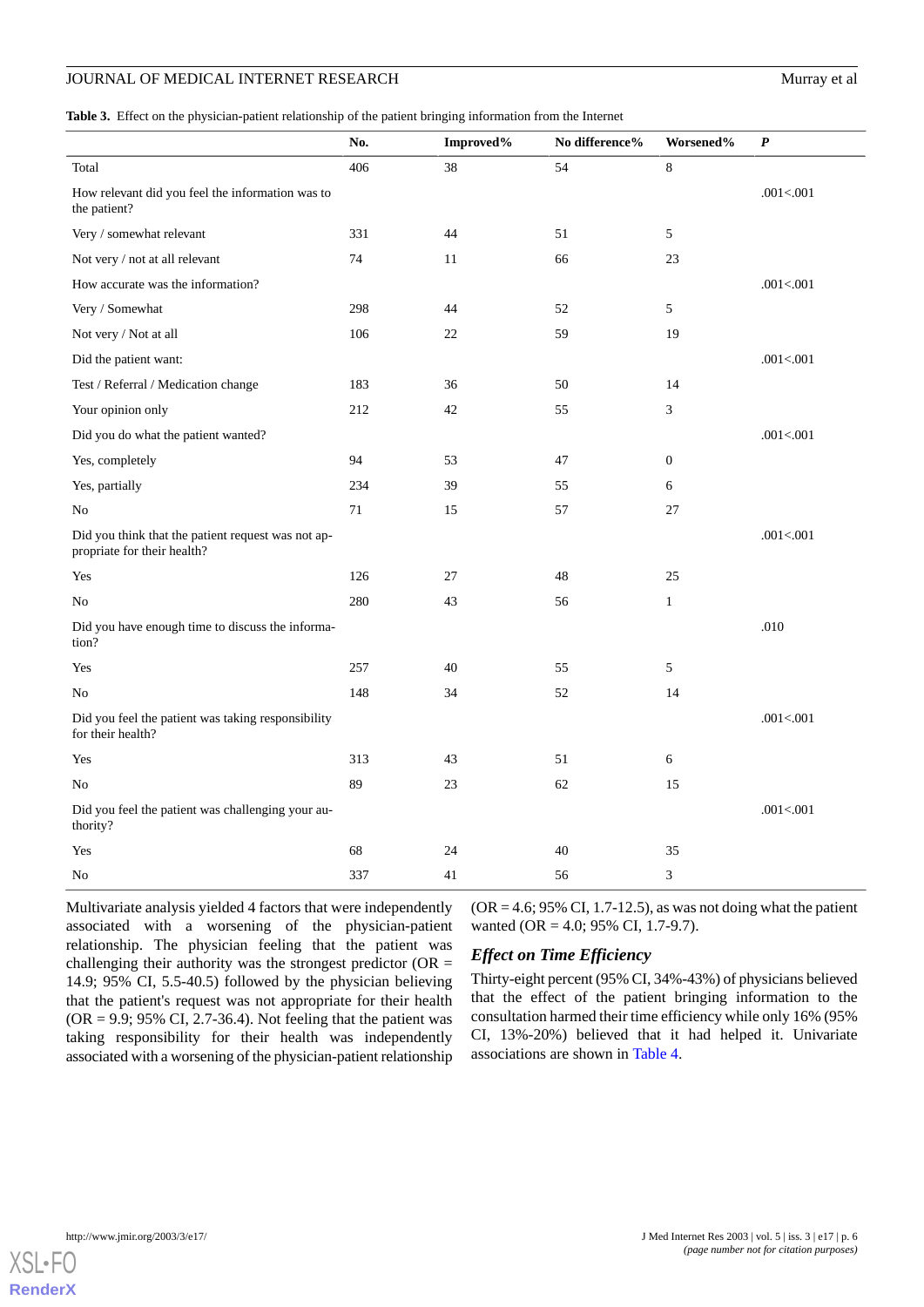<span id="page-6-0"></span>**Table 4.** Effect on time efficiency of the patient bringing information from the Internet to a visit

|                                                                                     | No.    | Improved% | No differ-<br>$\mathbf{ence}\%$ | Worsened% | $\boldsymbol{P}$ |
|-------------------------------------------------------------------------------------|--------|-----------|---------------------------------|-----------|------------------|
| Total                                                                               | 408    | 16        | 45                              | 38        |                  |
| Workload and practice characteristics:                                              |        |           |                                 |           |                  |
| Country of training                                                                 |        |           |                                 |           | .018             |
| <b>United States</b>                                                                | 376    | 15        | 45                              | 40        |                  |
| Overseas                                                                            | 32     | 33        | 46                              | 20        |                  |
| Proportion of patients on Medicaid                                                  |        |           |                                 |           | .014             |
| 25% or less                                                                         | 307    | 14        | 46                              | 40        |                  |
| > 25%                                                                               | 72     | 28        | 44                              | 28        |                  |
| Number of patients seen per week                                                    |        |           |                                 |           | .117             |
| 100 or fewer                                                                        | 273    | 18        | 47                              | 35        |                  |
| >100                                                                                | 125    | 13        | 41                              | 46        |                  |
| Did you have enough time to discuss the information?                                |        |           |                                 |           | $< 001$          |
| Yes                                                                                 | 259    | 19        | 52                              | 29        |                  |
| No                                                                                  | 148    | 12        | 33                              | 55        |                  |
| <b>Information characteristics:</b>                                                 |        |           |                                 |           |                  |
| How relevant did you feel the information was to the<br>patient?                    |        |           |                                 |           | $< 001$          |
| Very / Somewhat                                                                     | 333    | 20        | 47                              | 34        |                  |
| Not very / Not at all                                                               | 75     | 3         | 40                              | 57        |                  |
| How accurate was the information?                                                   |        |           |                                 |           | < 0.001          |
| Very / Somewhat                                                                     | 299    | 20        | 49                              | 31        |                  |
| Not very / Not at all                                                               | 108    | 6         | 35                              | 58        |                  |
| <b>Patient characteristics:</b>                                                     |        |           |                                 |           |                  |
| Did the patient want:                                                               |        |           |                                 |           | .087             |
| Test / Referral / Medication change                                                 | 183    | 12        | 44                              | 44        |                  |
| Your opinion                                                                        | 212    | 21        | 46                              | 33        |                  |
| Did you do what the patient wanted?                                                 |        |           |                                 |           | $< 001$          |
| Yes, completely                                                                     | 94     | 24        | 48                              | 27        |                  |
| Yes, partially                                                                      | 233    | 16        | 48                              | $36\,$    |                  |
| No                                                                                  | $72\,$ | $8\,$     | 33                              | 59        |                  |
| Did you think that the patient's request was not appro-<br>priate for their health? |        |           |                                 |           | $< 001$          |
| Yes                                                                                 | 127    | 12        | $27\,$                          | 61        |                  |
| $\rm No$                                                                            | 281    | $18\,$    | 53                              | $28\,$    |                  |
| Did you feel the patient was taking responsibility for<br>their health?             |        |           |                                 |           | .016             |
| Yes                                                                                 | 315    | 19        | 46                              | 35        |                  |
| $\rm No$                                                                            | 89     | $8\,$     | 43                              | 49        |                  |
| Did you feel the patient was challenging your authori-<br>ty?                       |        |           |                                 |           | $< 001$          |
| Yes                                                                                 | 69     | $8\,$     | $21\,$                          | $71\,$    |                  |
| No                                                                                  | 339    | 18        | $50\,$                          | $32\,$    |                  |

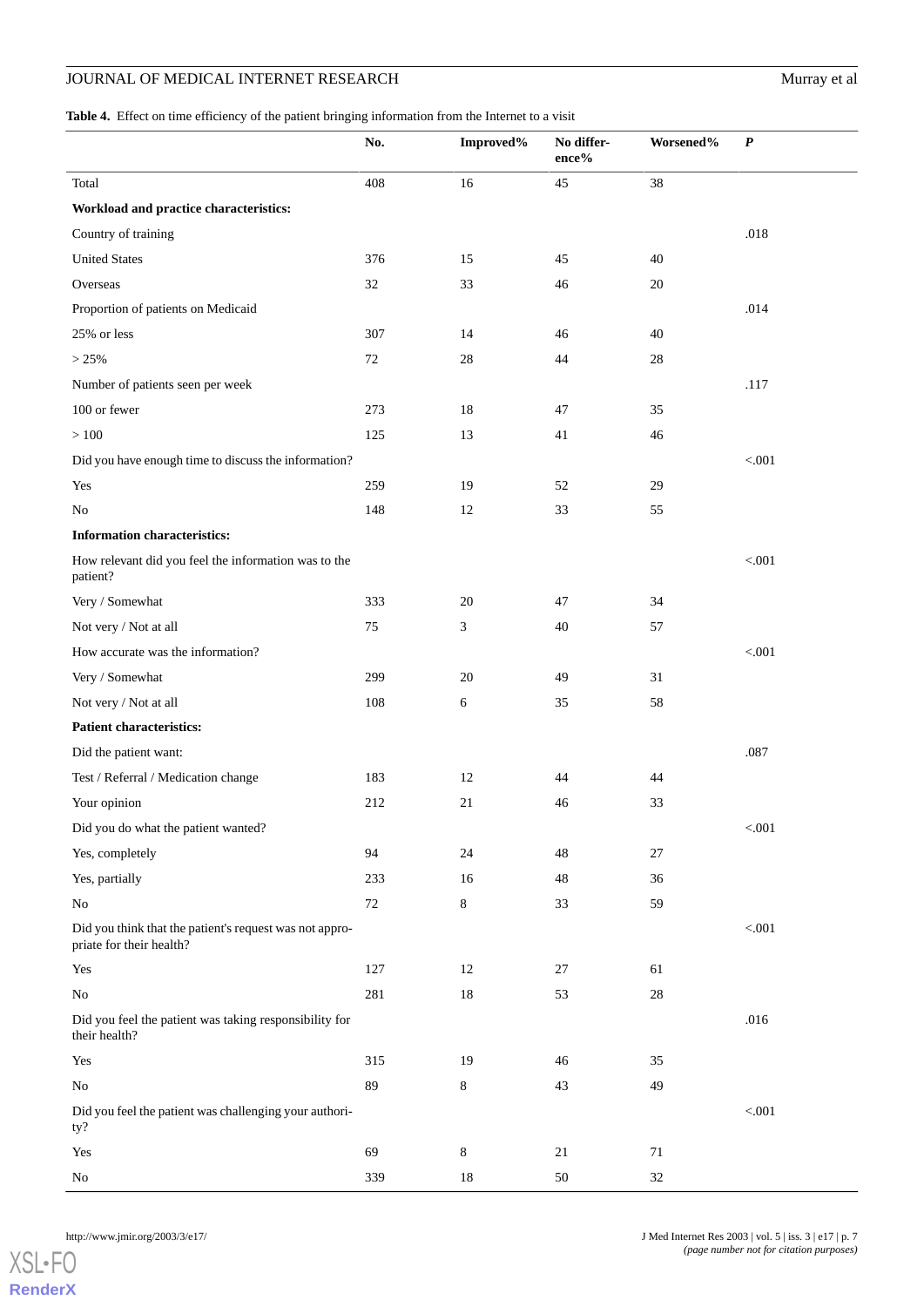Multivariate analysis showed that many of these factors were independently associated. Physicians trained in the United States were more likely than physicians trained overseas to feel that time efficiency was worsened (OR = 5.8; 95% CI, 2.0-17.0). Other independently-associated workload factors were not having enough time to discuss the information ( $OR = 2.6$ ; 95% CI, 1.6-4.3) and seeing over 100 patients per week (OR =  $1.8$ ; 95% CI, 1.1-3.0). The physician thinking that the request was not appropriate for the patients health (OR =  $2.5$ ; 95% CI, 1.5-4.4), feeling that the patient was challenging their authority  $(OR = 3.6; 95\% \text{ CI}, 1.8-7.2),$  or not thinking that the patient was taking responsibility for their health (OR = 2.2; 95% CI,

1.3-3.8) were also independently associated with worsened time efficiency.

### *Effect on Quality of Care*

Most physicians believed that the information made no difference to the quality of care the patient received (70%; 95% CI, 66%-74%). More physicians believed that it had been beneficial (25%; 95% CI, 21%-29%) than deleterious (5%; 95% CI, 3%-8%) [\(Table 5\)](#page-7-0). Logistic regression revealed that the only factor independently associated with a worsening of quality of care was the physician perceiving that the patient was challenging their authority ( $OR = 3.4$ ; 95% CI, 1.1-10.9).

<span id="page-7-0"></span>

|                                                                                     | No. | Improved% | No differ-<br>ence% | Worsened%      | $\boldsymbol{P}$ |
|-------------------------------------------------------------------------------------|-----|-----------|---------------------|----------------|------------------|
| Total                                                                               | 408 | 25        | 70                  | 5              |                  |
| How relevant did you feel the information was to the<br>patient?                    |     |           |                     |                | << .001          |
| Very / somewhat relevant                                                            | 331 | 29        | 68                  | 3              |                  |
| Not very / not at all relevant                                                      | 75  | 4         | 82                  | 14             |                  |
| How accurate was the information?                                                   |     |           |                     |                | << .001          |
| Very / somewhat accurate                                                            | 298 | 29        | 67                  | 3              |                  |
| Not very / not at all accurate                                                      | 108 | 11        | 78                  | 11             |                  |
| Did the patient want:                                                               |     |           |                     |                | << .001          |
| Test / Referral / Medication change                                                 | 182 | 22        | 69                  | 9              |                  |
| Your opinion                                                                        | 212 | 28        | 71                  | $\mathbf{1}$   |                  |
| Did you do what the patient wanted?                                                 |     |           |                     |                | << .001          |
| Yes, completely                                                                     | 94  | 31        | 68                  | $\mathbf{1}$   |                  |
| Yes, partially                                                                      | 232 | 26        | 70                  | 4              |                  |
| No                                                                                  | 73  | 14        | 72                  | 15             |                  |
| Did you think that the patient's request was not appro-<br>priate for their health? |     |           |                     |                | << .001          |
| Yes                                                                                 | 126 | 15        | 71                  | 14             |                  |
| No                                                                                  | 280 | 29        | 70                  | $\mathbf{1}$   |                  |
| Did you have enough time to discuss the information?                                |     |           |                     |                | .138             |
| Yes                                                                                 | 258 | 27        | 69                  | $\overline{4}$ |                  |
| No                                                                                  | 147 | 20        | 73                  | $\tau$         |                  |
| Did you feel the patient was taking responsibility for<br>their health?             |     |           |                     |                | .006             |
| Yes                                                                                 | 315 | 28        | 67                  | $\overline{4}$ |                  |
| No                                                                                  | 89  | 12        | 80                  | 8              |                  |
| Did you feel the patient was challenging your authori-<br>ty?                       |     |           |                     |                | << .001          |
| Yes                                                                                 | 68  | 15        | 68                  | 17             |                  |
| No                                                                                  | 338 | 26        | 71                  | 3              |                  |

# *Effect on Health Outcomes*

Seventy-five percent (95% CI, 71%-79%) of physicians believed that the information had made no difference to the patient's

health outcome, 21% (95% CI, 17%-25%) believed that it had improved the health outcome, and only 4% (95% CI, 2%-6%) believed that it had been deleterious ([Table 6](#page-8-0)). On multivariate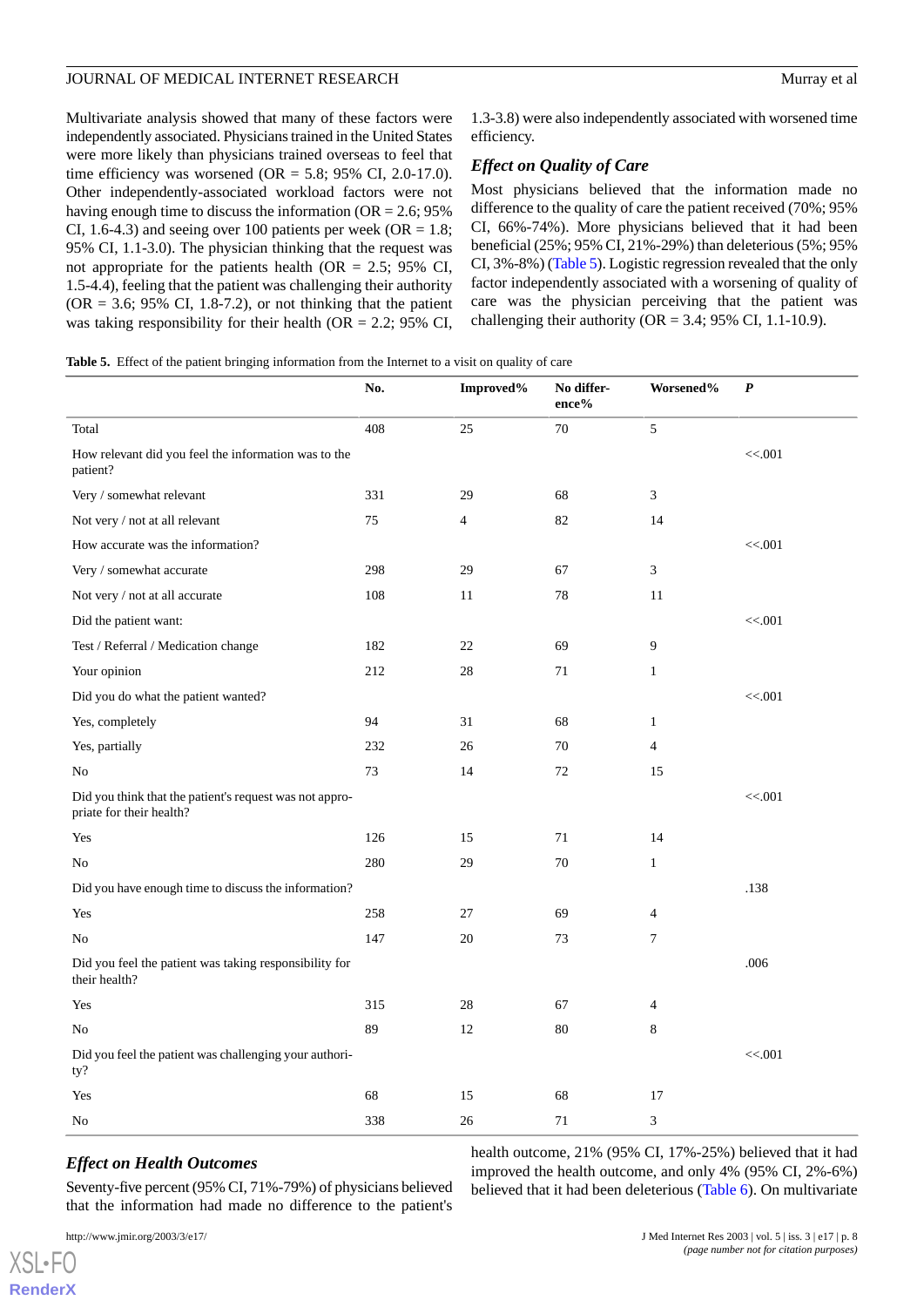analysis, only 2 factors were independently associated with the physician's perception of a worsened health outcome: information that was inaccurate ( $OR = 5.7$ ; 95% CI, 1.6-20.5), or the physician feeling that the patient was challenging their

authority (OR = 5.6; 95% CI, 1.7-18.7). Workload and practice characteristics were not associated with effect on health outcomes.

<span id="page-8-0"></span>

|  |  |  |  | <b>Table 6.</b> Effect of the patient bringing information from the Internet to a visit on health outcomes |  |  |  |  |  |
|--|--|--|--|------------------------------------------------------------------------------------------------------------|--|--|--|--|--|
|--|--|--|--|------------------------------------------------------------------------------------------------------------|--|--|--|--|--|

|                                                                                         | No. | Improved%  | No difference% | Worsened%        | $\pmb{P}$ |
|-----------------------------------------------------------------------------------------|-----|------------|----------------|------------------|-----------|
| Total                                                                                   | 406 | $21\,$     | 75             | $\overline{4}$   |           |
| How relevant did you<br>feel the information<br>was to the patient?                     |     |            |                |                  | << .001   |
| Very / somewhat rele-<br>vant                                                           | 330 | 25         | 73             | $\boldsymbol{2}$ |           |
| Not very / not at all<br>relevant                                                       | 75  | $\sqrt{5}$ | 85             | 10               |           |
| How accurate was the<br>information?                                                    |     |            |                |                  | << .001   |
| Very / somewhat accu- 296<br>rate                                                       |     | 26         | 73             | $\mathbf{1}$     |           |
| Not very / not at all ac- 107<br>curate                                                 |     | 7          | 83             | $10\,$           |           |
| Did patient want:                                                                       |     |            |                |                  | .002      |
| Test / Referral / Medi-<br>cation change                                                | 180 | 20         | 74             | 6                |           |
| Your opinion                                                                            | 212 | 23         | 76             | $\mathbf{1}$     |           |
| Did you do what the<br>patient wanted?                                                  |     |            |                |                  | << .001   |
| Yes, completely                                                                         | 92  | 26         | 72             | $\mathbf{1}$     |           |
| Yes, partially                                                                          | 232 | 23         | 75             | $\sqrt{2}$       |           |
| No                                                                                      | 73  | $\tau$     | $80\,$         | 13               |           |
| Did you think that the<br>patient's request was<br>not appropriate for<br>their health? |     |            |                |                  | << .001   |
| Yes                                                                                     | 126 | 16         | 74             | 10               |           |
| No                                                                                      | 278 | $23\,$     | 76             | $\mathbf{1}$     |           |
| Did you feel the patient<br>was taking responsibil-<br>ity for their health?            |     |            |                |                  | .001      |
| Yes                                                                                     | 313 | $24\,$     | 74             | $\overline{c}$   |           |
| $\rm No$                                                                                | 89  | $10\,$     | $82\,$         | $\,8\,$          |           |
| Did you feel the patient<br>was challenging your<br>authority?                          |     |            |                |                  | $<<.001$  |
| Yes                                                                                     | 69  | 13         | $74\,$         | $13\,$           |           |
| $\rm No$                                                                                | 336 | $22\,$     | $76\,$         | $\sqrt{2}$       |           |

# *Discussion*

relationship that we could find by searching MEDLINE. We found evidence of both good and bad effects. Our findings have implications for practicing clinicians, policy makers, and researchers.

This is the first large nationally-representative sample of physicians to study physician perceptions of the impact of health information on the Internet on quality of health care, health outcomes, health service utilization, and the physician-patient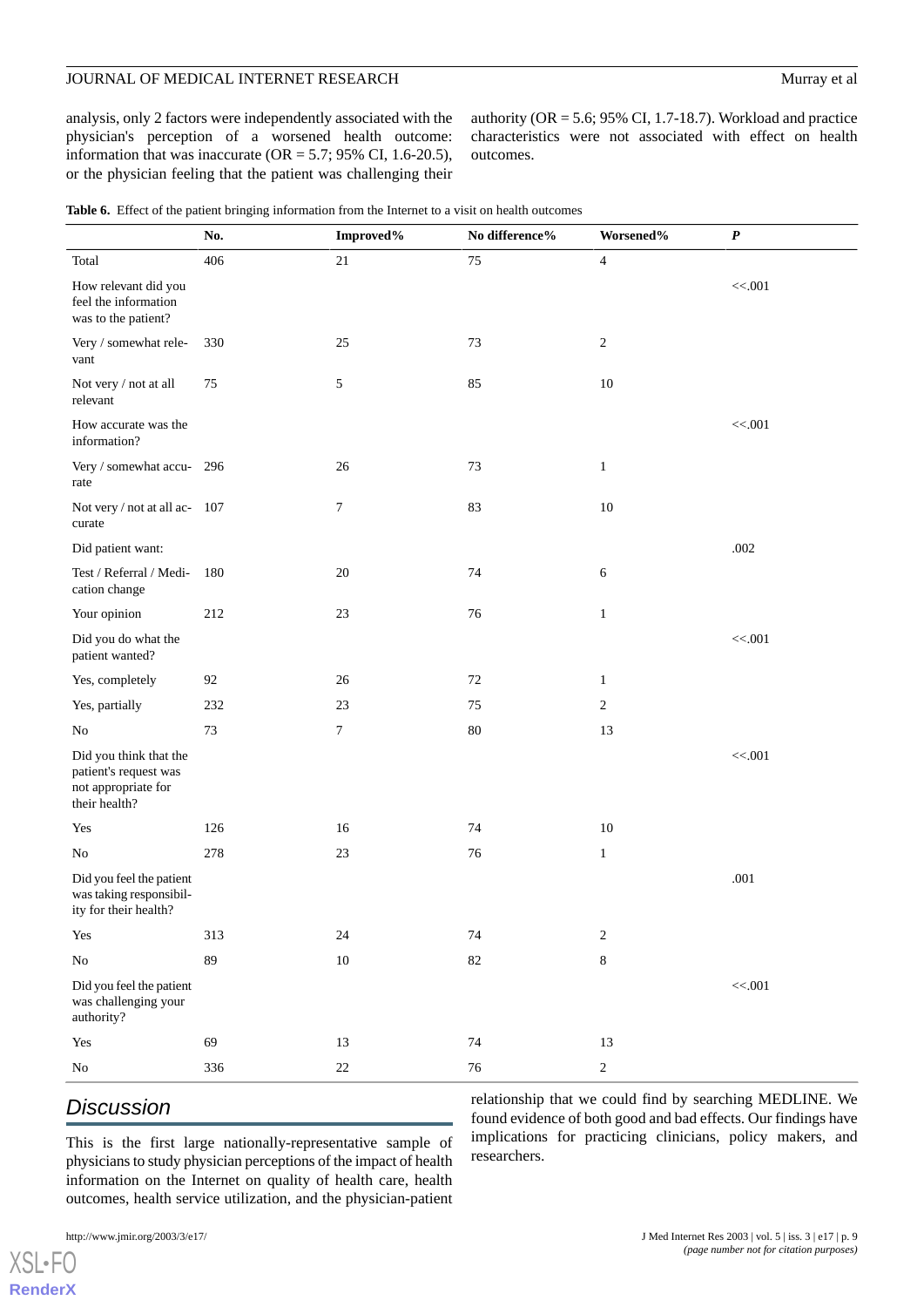#### **Implications**

# *The Quality of Online Information is Paramount*

Physicians believed that patients bringing in accurate, relevant online information is beneficial and welcomed it. Conversely, physicians believed that inaccurate or irrelevant information harms the quality of care, health outcomes, time efficiency, and the physician-patient relationship. Thus improving the accuracy and relevance of online information available to patients may improve outcomes of interest to health care providers, payers, and consumers. The policy challenge is how to improve the quality of online health information, given the large number of health-related Web sites and the ease with which sites can be updated. Suggestions include "kitemarks" (seals of approval) for quality Web sites, codes of conduct for development and content of Web sites, market forces, directing users to trusted Web sites, filters, rating instruments for users, and public education in evaluating the quality of online information [\[11](#page-10-9)- [14](#page-10-10)]. The effectiveness and practicality of these suggestions remain unproven [\[15](#page-10-11)- [18\]](#page-10-12).

# *Responding to Patient Requests for Clinically Inappropriate Interventions*

US physicians may feel in a quandary when patients request an inappropriate clinical intervention that they learned about online. Ethically, physicians should refuse inappropriate requests in order to avoid harming the patient and to use health service resources prudently. However, previous studies have suggested that refusing patient requests will reduce patient satisfaction [[5](#page-10-3)[,19](#page-10-13)]. Physicians may be reluctant to jeopardize patient satisfaction because it is used as an index of quality, and can impact on physician income. This dilemma may be particularly acute in managed care, where patients believe that physicians refuse requests on financial grounds rather than clinical grounds [[20\]](#page-10-14). Physicians also perceive that refusing clinically-inappropriate requests is damaging to time efficiency. This perception, or reality, may make physicians unwilling to engage in such discussions, and may, in turn, lead to more inappropriate requests being filled, with subsequent upward pressure on health care costs.

# *Physicians Who Feel Challenged*

Seventeen percent of physicians felt that patients were challenging their authority during the visit. This reaction was

strongly associated with harms to the physician-patient relationship, quality of care, health outcomes, and time efficiency. Our study cannot determine why physicians feel challenged. Some physicians may be having difficulty adjusting to a more-equal relationship, where the patient has greater access to medical information [\[7](#page-10-5)]. Alternatively, some patients may fail to acknowledge the physician's clinical expertise. This is an area for further research.

# **Methodological Considerations**

Although our response rate is only moderate at 53%, it compares well to other surveys of Internet use by physicians. Because our sample was representative of all US physicians in terms of age, gender, specialty, location of practice, and practice income our results are likely to generalize to all US physicians. In contrast, previous surveys have examined specific branches of medicine [[21\]](#page-10-15), used convenience samples [\[22](#page-10-16)] or Internet-literate samples [[23\]](#page-10-17), had unacceptably-low (21%) response rates [\[24](#page-10-18)], or had very-small samples [[25\]](#page-10-19). Response rates in other recent surveys of US physicians are lower than ours [[26-](#page-10-20) [29\]](#page-11-0), and the absence of substantive differences between responders and nonresponders argues against the presence of systematic selection bias.

As with all cross-sectional studies, we cannot determine causality, nor do we have objective data on whether patient requests were truly inappropriate or on quality of care or health outcomes. However, our measures are plausible because physicians address the appropriateness of care and outcomes daily on a professional basis. Patient perceptions of these consultations may have been different, but our results from a population survey of public perceptions of the effects of health information on the Internet are not dissimilar [\[30](#page-11-1)].

#### **Conclusions**

Health care organizations, payers, and providers have a strong interest in ensuring both that health information on the Internet is accurate and that physicians have the necessary skills to respond to patients who bring in such information. Vigorous leadership in these areas will be needed if the effect of the Internet on medicine is to be truly beneficial.

#### **Acknowledgments**

We are grateful to the Robert Wood Johnson Foundation for funding the study and to the Commonwealth Fund for awarding a Harkness Fellowship in Health Care Policy 2001-2002 to Elizabeth Murray, enabling her to work on this study.

#### <span id="page-9-0"></span>**Conflicts of Interest**

Karen Donelan was Medical Vice-Director of a company providing health information and advice through the Internet. She took up this post after completing the protocol for the study and design of the survey instruments, and had no further input into the fieldwork or analysis of the data.

#### **References**

 $XS$ -FO **[RenderX](http://www.renderx.com/)**

1. Lenhart A, Horrigan J, Rainie L, Allen K, Boyce A, Madden M, et al. The ever-shifting Internet population. a new look at Internet access and the digital divide. Washington, DC: Pew Internet & American Life Project. 2003 Apr 16. URL: [http:/](http://www.pewinternet.org/reports/pdfs/PIP_Shifting_Net_Pop_Report.pdf) [/www.pewinternet.org/reports/pdfs/PIP\\_Shifting\\_Net\\_Pop\\_Report.pdf](http://www.pewinternet.org/reports/pdfs/PIP_Shifting_Net_Pop_Report.pdf)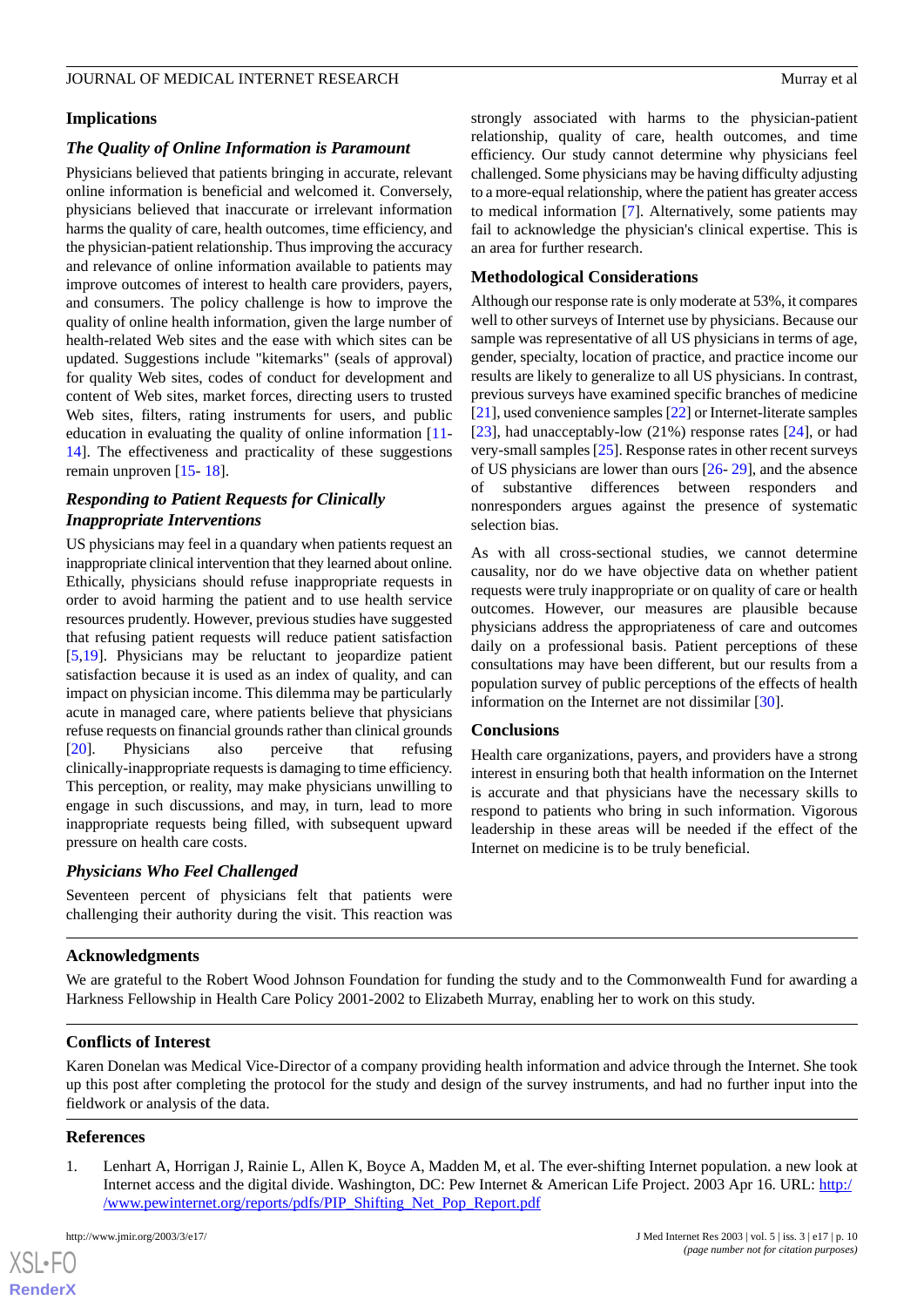- <span id="page-10-0"></span>2. Kassirer JP. Patients, physicians, and the Internet. Health Aff (Millwood) 2000;19(6):115-123 [\[FREE Full text\]](http://content.healthaffairs.org/cgi/pmidlookup?view=reprint&pmid=11192394) [Medline: [21033782](http://www.ncbi.nlm.nih.gov/entrez/query.fcgi?cmd=Retrieve&db=PubMed&list_uids=21033782&dopt=Abstract)] [doi: [10.1377/hlthaff.19.6.115\]](http://dx.doi.org/10.1377/hlthaff.19.6.115)
- <span id="page-10-2"></span><span id="page-10-1"></span>3. Eysenbach G, Köhler C. Does the internet harm health? Database of adverse events related to the internet has been set up. BMJ 2002 Jan 26;324(7331):239. [Medline: [21819806\]](http://www.ncbi.nlm.nih.gov/entrez/query.fcgi?cmd=Retrieve&db=PubMed&list_uids=21819806&dopt=Abstract) [doi: [10.1136/bmj.324.7331.239\]](http://dx.doi.org/10.1136/bmj.324.7331.239)
- <span id="page-10-3"></span>4. Gallagher TH, Lo B, Chesney M, Christensen K. How do physicians respond to patient's requests for costly, unindicated services? J Gen Intern Med 1997 Nov;12(11):663-668. [Medline: [98043481](http://www.ncbi.nlm.nih.gov/entrez/query.fcgi?cmd=Retrieve&db=PubMed&list_uids=98043481&dopt=Abstract)] [doi: [10.1046/j.1525-1497.1997.07137.x](http://dx.doi.org/10.1046/j.1525-1497.1997.07137.x)]
- <span id="page-10-4"></span>5. Bell RA, Wilkes MS, Kravitz RL. Advertisement-induced prescription drug requests: patients' anticipated reactions to a physician who refuses. J Fam Pract 1999 Jun;48(6):446-452. [Medline: [99313059\]](http://www.ncbi.nlm.nih.gov/entrez/query.fcgi?cmd=Retrieve&db=PubMed&list_uids=99313059&dopt=Abstract)
- <span id="page-10-5"></span>6. Gallagher TH, St Peter RF, Chesney M, Lo B. Patients' attitudes toward cost control bonuses for managed care physicians. Health Aff (Millwood) 2001;20(2):186-192 [[FREE Full text](http://content.healthaffairs.org/cgi/pmidlookup?view=reprint&pmid=11260942)] [Medline: [21158505\]](http://www.ncbi.nlm.nih.gov/entrez/query.fcgi?cmd=Retrieve&db=PubMed&list_uids=21158505&dopt=Abstract) [doi: [10.1377/hlthaff.20.2.186](http://dx.doi.org/10.1377/hlthaff.20.2.186)]
- <span id="page-10-6"></span>7. Hardey M. Doctor in the house: the Internet as a source of lay health knowledge and the challenge to expertise. Sociology of Health and Illness 1999;21(6):820-835. [doi: [10.1111/1467-9566.00185](http://dx.doi.org/10.1111/1467-9566.00185)]
- <span id="page-10-7"></span>8. Anderson J. How the Internet is transforming the physician-patient relationship. Medscape Tech Med 2001;1:1-2.
- <span id="page-10-9"></span><span id="page-10-8"></span>9. Murray E, Lo B, Pollack L, Donelan K, Lee K. Direct to consume advertising: physicians views of its effects on quality of care and the doctor-patient relationship. J Am Board Fam Pract [in press].
- 10. ; Stata Corporaton. Stata Reference Manual Release 7. College Station, Texas: Stata Press; 2001.
- 11. Wilson P. How to find the good and avoid the bad or ugly: a short guide to tools for rating quality of health information on the internet. BMJ 2002 Mar 9;324(7337):598-602 [[FREE Full text\]](http://bmj.com/cgi/content/full/324/7337/598) [Medline: [21881334](http://www.ncbi.nlm.nih.gov/entrez/query.fcgi?cmd=Retrieve&db=PubMed&list_uids=21881334&dopt=Abstract)] [doi: [10.1136/bmj.324.7337.598\]](http://dx.doi.org/10.1136/bmj.324.7337.598)
- 12. Eysenbach G. Consumer health informatics. BMJ 2000 Jun 24;320(7251):1713-1716 [[FREE Full text\]](http://bmj.com/cgi/content/full/320/7251/1713) [Medline: [20323060\]](http://www.ncbi.nlm.nih.gov/entrez/query.fcgi?cmd=Retrieve&db=PubMed&list_uids=20323060&dopt=Abstract) [doi: [10.1136/bmj.320.7251.1713](http://dx.doi.org/10.1136/bmj.320.7251.1713)]
- <span id="page-10-10"></span>13. Eysenbach G, Diepgen TL. Towards quality management of medical information on the internet: evaluation, labelling, and filtering of information. BMJ 1998 Nov 28;317(7171):1496-1500 [\[FREE Full text\]](http://bmj.com/cgi/content/full/317/7171/1496) [Medline: [99051215\]](http://www.ncbi.nlm.nih.gov/entrez/query.fcgi?cmd=Retrieve&db=PubMed&list_uids=99051215&dopt=Abstract)
- <span id="page-10-11"></span>14. Purcell GP, Wilson P, Delamothe T. The quality of health information on the internet. BMJ 2002 Mar 9;324(7337):557-558 [[FREE Full text](http://bmj.com/cgi/content/full/324/7337/557)] [Medline: [21881308](http://www.ncbi.nlm.nih.gov/entrez/query.fcgi?cmd=Retrieve&db=PubMed&list_uids=21881308&dopt=Abstract)] [doi: [10.1136/bmj.324.7337.557\]](http://dx.doi.org/10.1136/bmj.324.7337.557)
- 15. Delamothe T. Quality of websites: kitemarking the west wind. BMJ 2000 Oct 7;321(7265):843-844 [\[FREE Full text\]](http://bmj.com/cgi/content/full/321/7265/843) [Medline: [20476359](http://www.ncbi.nlm.nih.gov/entrez/query.fcgi?cmd=Retrieve&db=PubMed&list_uids=20476359&dopt=Abstract)] [doi: [10.1136/bmj.321.7265.843](http://dx.doi.org/10.1136/bmj.321.7265.843)]
- 16. Gagliardi A, Jadad AR. Examination of instruments used to rate quality of health information on the internet: chronicle of a voyage with an unclear destination. BMJ 2002 Mar 9;324(7337):569-573 [\[FREE Full text](http://bmj.com/cgi/content/full/324/7337/569)] [PMC: [11884320](http://www.pubmedcentral.nih.gov/articlerender.fcgi?tool=pubmed&pubmedid=11884320) ] [Medline: [21881325](http://www.ncbi.nlm.nih.gov/entrez/query.fcgi?cmd=Retrieve&db=PubMed&list_uids=21881325&dopt=Abstract)] [doi: [10.1136/bmj.324.7337.569](http://dx.doi.org/10.1136/bmj.324.7337.569)]
- <span id="page-10-12"></span>17. Eysenbach G, Köhler C. How do consumers search for and appraise health information on the world wide web? Qualitative study using focus groups, usability tests, and in-depth interviews. BMJ 2002 Mar 9;324(7337):573-577 [\[FREE Full text\]](http://bmj.com/cgi/content/full/324/7337/573) [PMC: [11884321](http://www.pubmedcentral.nih.gov/articlerender.fcgi?tool=pubmed&pubmedid=11884321) ] [Medline: [21881326](http://www.ncbi.nlm.nih.gov/entrez/query.fcgi?cmd=Retrieve&db=PubMed&list_uids=21881326&dopt=Abstract)] [doi: [10.1136/bmj.324.7337.573](http://dx.doi.org/10.1136/bmj.324.7337.573)]
- <span id="page-10-14"></span><span id="page-10-13"></span>18. Kunst H, Groot D, Latthe PM, Latthe M, Khan KS. Accuracy of information on apparently credible websites: survey of five common health topics. BMJ 2002 Mar 9;324(7337):581-582 [\[FREE Full text\]](http://bmj.com/cgi/content/full/324/7337/581) [PMC: [11884323](http://www.pubmedcentral.nih.gov/articlerender.fcgi?tool=pubmed&pubmedid=11884323) ] [Medline: [21881328](http://www.ncbi.nlm.nih.gov/entrez/query.fcgi?cmd=Retrieve&db=PubMed&list_uids=21881328&dopt=Abstract)] [doi: [10.1136/bmj.324.7337.581](http://dx.doi.org/10.1136/bmj.324.7337.581)]
- <span id="page-10-15"></span>19. Gallagher TH, Lo B, Chesney M, Christensen K. How do physicians respond to patient's requests for costly, unindicated services? J Gen Intern Med 1997 Nov;12(11):663-668. [Medline: [98043481](http://www.ncbi.nlm.nih.gov/entrez/query.fcgi?cmd=Retrieve&db=PubMed&list_uids=98043481&dopt=Abstract)] [doi: [10.1046/j.1525-1497.1997.07137.x](http://dx.doi.org/10.1046/j.1525-1497.1997.07137.x)]
- <span id="page-10-16"></span>20. Levinson W, Gorawara-bhat R, Dueck R, Egener B, Kao A, Kerr C, et al. Resolving disagreements in the patient-physician relationship: tools for improving communication in managed care. JAMA 1999 Oct 20;282(15):1477-1483. [Medline: [20004099](http://www.ncbi.nlm.nih.gov/entrez/query.fcgi?cmd=Retrieve&db=PubMed&list_uids=20004099&dopt=Abstract)] [doi: [10.1001/jama.282.15.1477\]](http://dx.doi.org/10.1001/jama.282.15.1477)
- <span id="page-10-18"></span><span id="page-10-17"></span>21. Young JM, Ward JE. General practitioners' use of evidence databases. Med J Aust 1999 Jan 18;170(2):56-58 [\[FREE Full](http://www.mja.com.au/public/issues/jan18/young/young.html) [text](http://www.mja.com.au/public/issues/jan18/young/young.html)] [Medline: [99150745](http://www.ncbi.nlm.nih.gov/entrez/query.fcgi?cmd=Retrieve&db=PubMed&list_uids=99150745&dopt=Abstract)]
- 22. Pereira J, Bruera E, Quan H. Palliative care on the net: an online survey of health care professionals. J Palliat Care 2001;17(1):41-45. [Medline: [21222283](http://www.ncbi.nlm.nih.gov/entrez/query.fcgi?cmd=Retrieve&db=PubMed&list_uids=21222283&dopt=Abstract)]
- <span id="page-10-19"></span>23. Potts HWW, Wyatt JC. Survey of doctors' experience of patients using the Internet. J Med Internet Res 2002 Mar 31;4(1):e5 [[FREE Full text](http://www.jmir.org/2002/1/e5/)] [Medline: [21953333](http://www.ncbi.nlm.nih.gov/entrez/query.fcgi?cmd=Retrieve&db=PubMed&list_uids=21953333&dopt=Abstract)] [doi: [10.2196/jmir.4.1.e5\]](http://dx.doi.org/10.2196/jmir.4.1.e5)
- <span id="page-10-20"></span>24. Lacher D, Nelson E, Bylsma W, Spena R. Computer use and needs of internists: a survey of members of the American College of Physicians-American Society of Internal Medicine. Proc AMIA Symp 2000:453-456 [\[FREE Full text](http://www.amia.org/pubs/symposia/D200043.PDF)] [Medline: [21027398](http://www.ncbi.nlm.nih.gov/entrez/query.fcgi?cmd=Retrieve&db=PubMed&list_uids=21027398&dopt=Abstract)]
- 25. Jadad AR, Sigouin C, Cocking L, Booker L, Whelan T, Browman G. Internet use among physicians, nurses, and their patients. JAMA 2001 Sep 26;286(12):1451-1452. [Medline: [21457056](http://www.ncbi.nlm.nih.gov/entrez/query.fcgi?cmd=Retrieve&db=PubMed&list_uids=21457056&dopt=Abstract)] [doi: [10.1001/jama.286.12.1451\]](http://dx.doi.org/10.1001/jama.286.12.1451)
- 26. Grzybicki DM, Vrbin CM. Pathology resident attitudes and opinions about pathologists' assistants. Arch Pathol Lab Med 2003 Jun;127(6):666-672. [Medline: [22627230](http://www.ncbi.nlm.nih.gov/entrez/query.fcgi?cmd=Retrieve&db=PubMed&list_uids=22627230&dopt=Abstract)]
- 27. Daneshgari F, Sorensen C. Practice pattern of urologists in the Rocky Mountains region with regard to use of urodynamic studies. Urology 2003 May;61(5):942-945. [Medline: [22622303\]](http://www.ncbi.nlm.nih.gov/entrez/query.fcgi?cmd=Retrieve&db=PubMed&list_uids=22622303&dopt=Abstract) [doi: [10.1016/S0090-4295\(02\)02557-8\]](http://dx.doi.org/10.1016/S0090-4295(02)02557-8)
- 28. Duggan J, Khuder S, Sinha N, Chakraborty J. Survey of physician attitudes toward HIV testing in pregnant women in Ohio. AIDS Patient Care STDS 2003 Mar;17(3):121-127. [doi: [10.1089/108729103763807945](http://dx.doi.org/10.1089/108729103763807945)] [Medline: [22609716\]](http://www.ncbi.nlm.nih.gov/entrez/query.fcgi?cmd=Retrieve&db=PubMed&list_uids=22609716&dopt=Abstract)